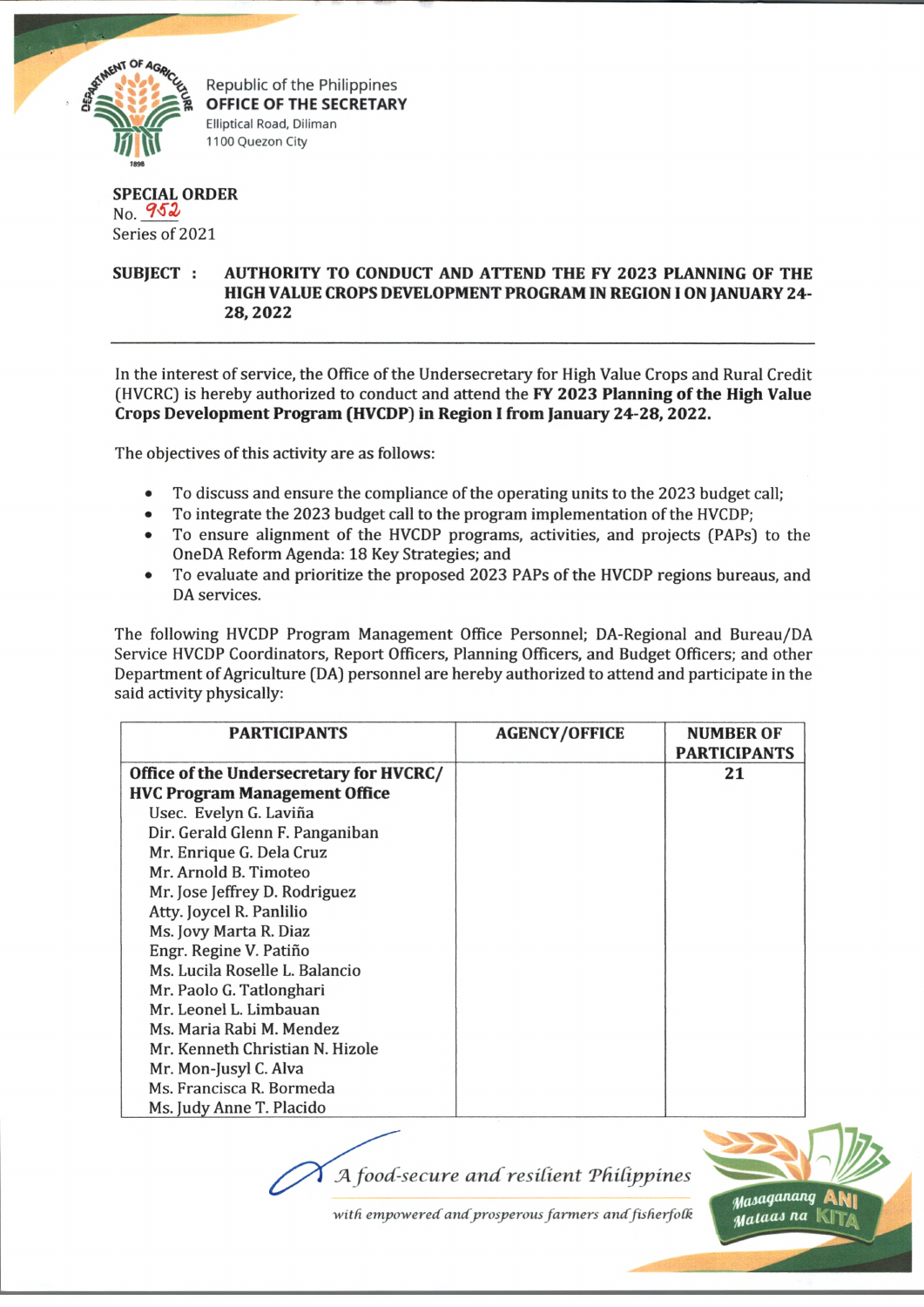| Mr. Geronimo C. Dela Cruz                    |                      |                |
|----------------------------------------------|----------------------|----------------|
| Mr. Jeffrey Venterez                         |                      |                |
| Ms. Jenny Rendora                            |                      |                |
| Ms. Stephanie Roxanne T. Crisostomo          |                      |                |
| Ms. Joanna Rosa Angela L. Digno              |                      |                |
| <b>Regional HVCDP Focal Persons and</b>      |                      | 31             |
| <b>Report Officers</b>                       |                      |                |
| Ms. Joan D. Bacbac                           | <b>DA CARFO</b>      | 3              |
| Mr. Jeffrey Peg-Ang                          |                      |                |
| Ms. Remy Lawingan                            |                      |                |
| Mr. John David Rondal                        | DA RFO I             | $\overline{2}$ |
| Ms. Maricar Bongais                          |                      |                |
| Ms. Carol Albay                              | <b>DA RFO II</b>     | 2              |
| Ms. Bethsaida Duruin                         |                      |                |
| Engr. AB Pangilinan-David                    | DA RFO III           | $\overline{c}$ |
| Ms. Christine Joy Corpuz                     |                      |                |
| Engr. Redelliza Gruezo                       | <b>DA CALABARZON</b> | $\overline{2}$ |
| Ms. Janice Bactin                            |                      |                |
| Ms. Corazon Sinnung                          | DA MIMAROPA          | $\overline{2}$ |
| Mr. Julius Jake Arellano                     |                      |                |
| Dr. Mary Grace D. Rodriguez                  | DA RFO V             | $\overline{2}$ |
| Ms. Maricris Reforba                         |                      |                |
| Mr. Jonifer Prades                           | DA RFO VI            | 2              |
| Mr. Richard Agudines                         |                      |                |
| Mr. John Dennis Ranario                      | DA RFO VII           | 2              |
| Ms. Priscilla Soriano                        |                      |                |
| Mr. Romeo Delmo                              | <b>DA RFO VIII</b>   | 2              |
| Ms. Judith Albeza-Mendoza                    |                      |                |
| Mr. Hannibal Bayo-ang                        | DA RFO IX            | $\overline{2}$ |
| Mr. Albert Cuadra                            |                      |                |
| Ms. Kersten Pagalan                          | DA RFO X             | 2              |
| Mr. Ronald Allan Camaddo                     |                      |                |
| Ms. Merriel Aglibot-Bernardo                 | DA RFO XI            | 2              |
| Ms. Rubylyn Gomez                            |                      |                |
| Mr. Harmie Hechanova                         | DA RFO XII           | 2              |
| Ms. Karla Jane Baldove                       |                      |                |
| Mr. Noli G. Orog                             | <b>DA RFO XIII</b>   | 2              |
| Ms. Dailinda M. Mamalis                      |                      |                |
| <b>Bureaus and DA Services HVCDP</b>         |                      | 9              |
| <b>Focal Persons and Report Officers</b>     |                      |                |
| Ms. Nemielynn Pangilinan                     | ATI                  | $\overline{2}$ |
| Mr. Jomar Tabor                              |                      |                |
| Ms. Mary Ann Guerrero                        | <b>BPI</b>           | 2              |
| Mr. Jerico Noynay                            |                      |                |
| Mr. Alvin Fontanil                           | <b>BAR</b>           | $\overline{2}$ |
| Ms. Candice Guilaran                         |                      |                |
| Ms. Yolanda Abrina                           | <b>BSWM</b>          | 2              |
| Mr. Rae Michael Barbosa                      |                      |                |
| Ms. Bethsay Bustamante-Sarian                | <b>AFID</b>          | 1              |
| <b>Regional Planning and Budget Officers</b> | 30                   | 30             |
| Planning Officer                             | 15                   |                |
| <b>Budget Officer</b>                        | 15                   |                |

JT *food-secure and resident TfUdppines*

*•with empowered andprosperous farm ers andfisherfoCk*

Masaganang ANI